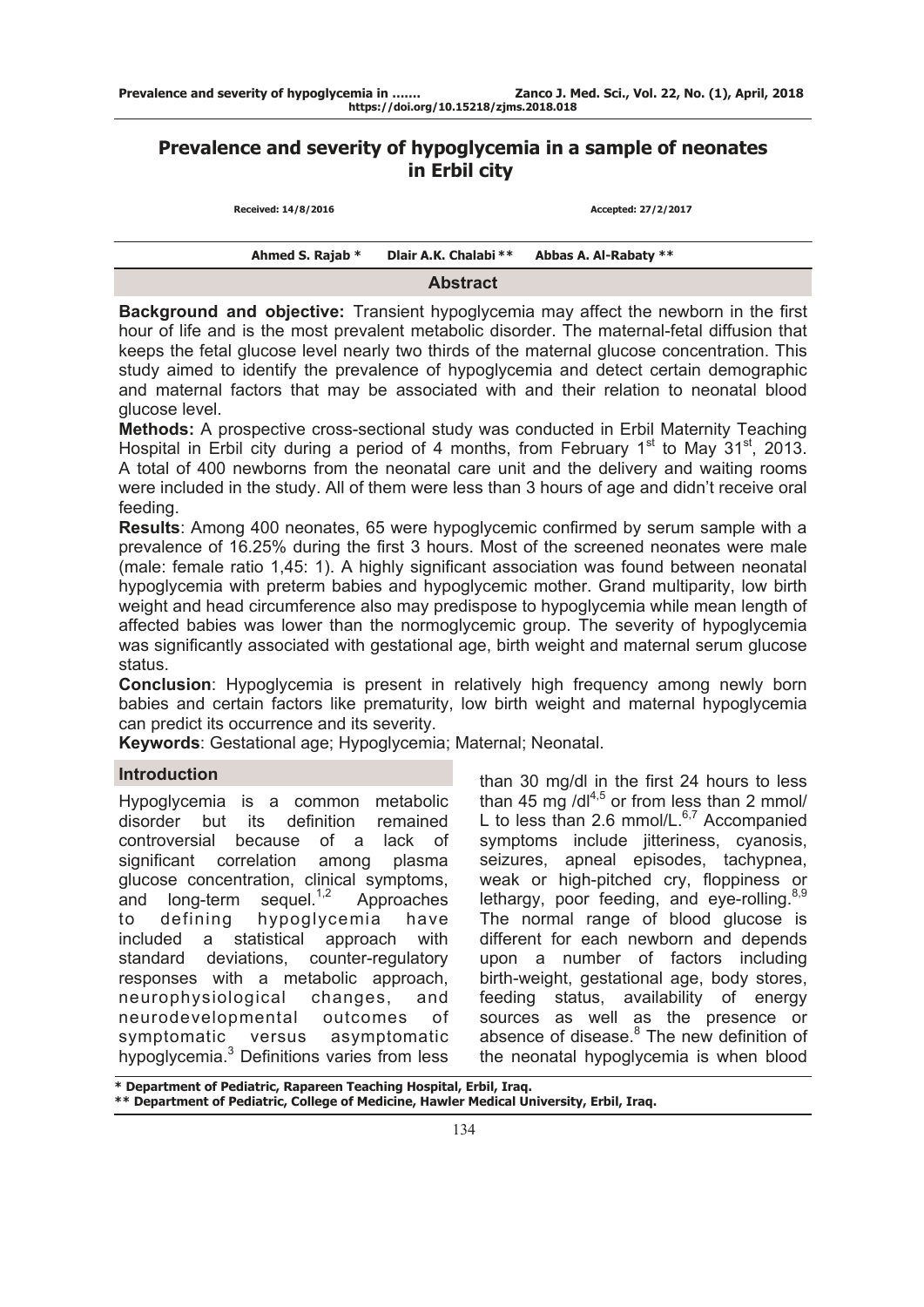| Prevalence and severity of hypoglycemia in |  |  |  |
|--------------------------------------------|--|--|--|
|                                            |  |  |  |

glucose less than (2.6 mmol\l or less than 46 mg/dl).<sup>7</sup> Many conditions may lead to hypoglycemia. The factors that increase the risk of developing neonatal hypoglycemia can be summarized into 1) decreased substrate availability such as prematurity and inborn error of metabolism, 2) hyperinsulinemia such as infant of diabetic mother and Islet cell hyperplasia, 3) other endocrine abnormalities such as pan-hypopituitarism and 40 increased glucose utilization such as cold stress and sepsis. This study aimed to identify the prevalence of hypoglycemia and detect certain demographic and maternal factors that may be associated with and their relation to neonatal blood glucose level.

## **Methods**

A prospective cross-sectional study conducted during a period of 4 months, from February  $1<sup>st</sup>$  to May 31 $<sup>st</sup>$ , 2013, in Erbil</sup> Maternity Teaching Hospital which is the only maternity teaching hospital in Erbil city with a total number of 400 newborns were included (from NCU, delivery room and waiting room), all of them were less than 3 hours of age and didn't receive oral feeding as it may affect results.<sup>5</sup> For the purpose of the study, they were divided into three groups: less than 1 hours, between 1 to 2 hours and finally more than 2 hours but less than 3 hrs. All neonates (regardless gestational age and birth weight) who did not receive any oral intake or medication or IV fluid of non-diabetic mother were included. Conditions need intensive care unit or with the underlying disease like hydrops fetalis or had any major congenital anomalies and those who started feeding were excluded from the study. Blood glucose of newborns and their mothers had been obtained for the sake of the study. Mothers were checked in the last 6hr before delivery, before receiving any drug or IV fluid. Hypoglycemia was defined as blood sugar levels less than 46 mg/dl (2.6 mmol/l) in the 1st 3 hours of life. $6.7$  While maternal hypoglycemia is when level below 88 mg /dl and maternal hyperglycemia

when level above 135 mg /dl.<sup>12</sup> Multiple pregnancies consist of two or more fetuses $13$  and A reasonable definition of Grand Multiparity is  $\geq$  5 live births.<sup>14</sup> Among 400 neonates screened for hypoglycemia in the first 3 hours of life, 139 had plasma glucose less than 2.6 mmol/ L by using the glucose meter and undergone serum glucose test where 65 confirmed having hypoglycemia and were considered as the hypoglycemic group. For the aim of the study to find an association, 135 neonates with normal initial glucose level and no associated major fetal or maternal disease considered as the normoglycemic group after excluding 200 neonates with inadequate data or lack of their maternal blood glucose level. Then we divided the hypoglycemic group into three subgroups according to serum glucose level. Written consent had been taken from all the families were their babies included in this study, after explaining the purpose and aim of the study to them. The weight, length and OFC were measured for all neonates, and the results plotted on the special growth chart for fetus and infant according to their gestational weeks.<sup>15</sup> According to anthropometric measurements, the babies divided into three groups. The first group was below the  $10<sup>th</sup>$  percentile, the second group was between 10<sup>th</sup> and 90<sup>th</sup> percentile, and the last group was more than the  $90<sup>th</sup>$  percentile. The weight scale device (Berure) used to measure body weight for all babies; it is a digital baby scale with a curved weighing platform. Babies were cleaned immediately after birth with the weighing scale put on a flat, stable surface. Then, the naked baby kept on the towel and recorded the weight with abstracting the weight of the towel.

## **Collection of samples:**

Samples taken by a prick in the heel of the neonates, after sterilization by using alcohol 95%. The  $1<sup>st</sup>$  drop was removed to decrease the contamination; with the  $2^{nd}$ drop, the result was recorded. Glucometer with strips was used for screening of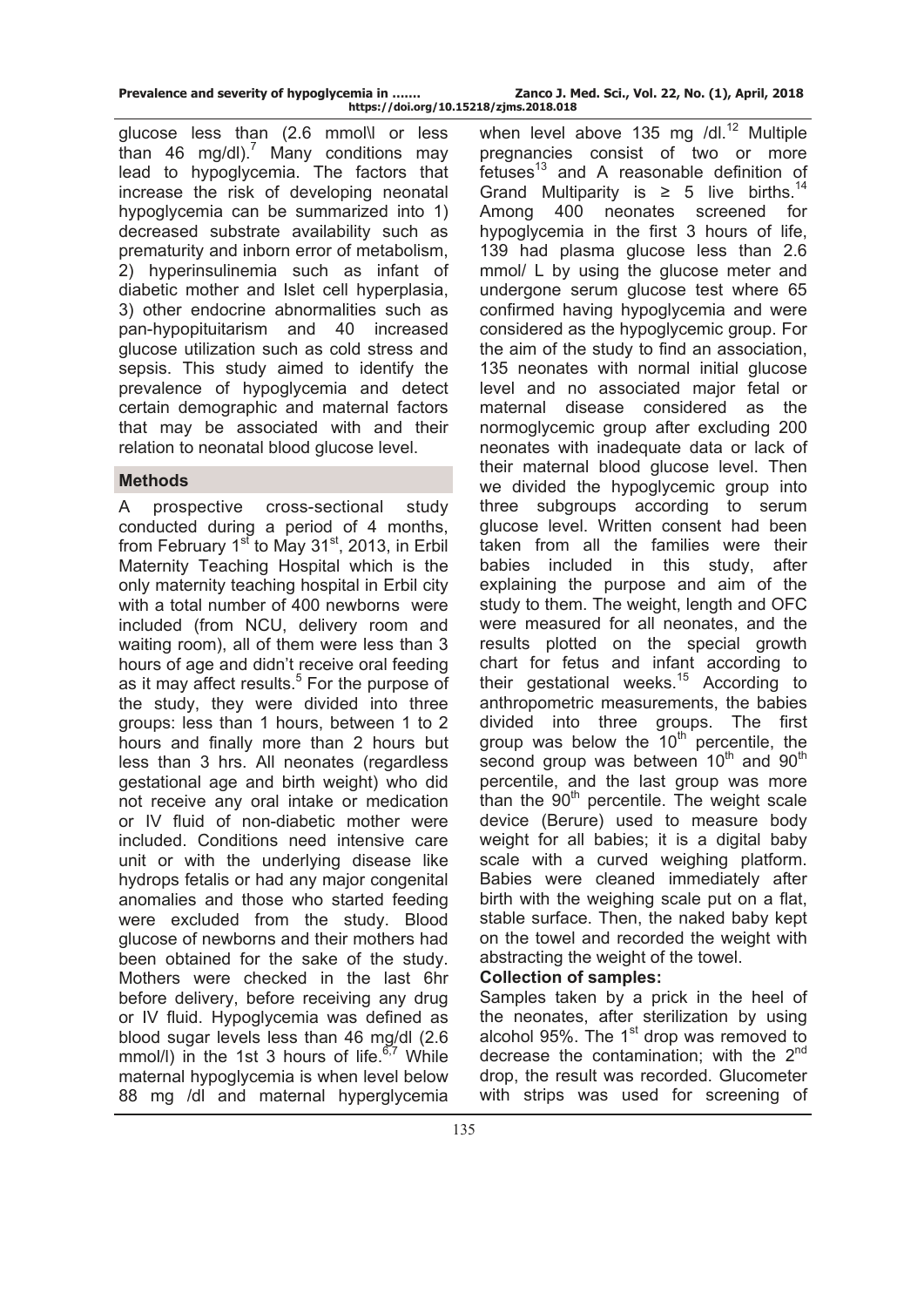| Prevalence and severity of hypoglycemia in | Zanco J. Med. Sci., Vol. 22, No. (1), April, 2018 |
|--------------------------------------------|---------------------------------------------------|
| https://doi.org/10.15218/zjms.2018.018     |                                                   |

hypoglycemia with capillary blood samples obtained by heel prick, then a confirmatory sample (1 mL of blood from a peripheral vein) to measure plasma glucose level by spectrophotometric method.<sup>16</sup> The device (glucometer), which was used, was named "ACCU check device."

#### **Statistical analysis:**

Data were analyzed using the statistical package for the social sciences (version 19). Chi-square test of association was used to compare between proportions and Fisher's exact test used instead of the Chi-square test when 20% of expected frequencies are less than or equal to 5 while Student's t-test was used to compare between means. Risk Estimate (odds ratio and confidence interval, OR & CI) computed for a 2x2 table. A *P* value of ≤0.05 was considered statistically significant.

### **Results**

Among 400 neonates, sixty-five of them were hypoglycemic confirmed by serum sample with a prevalence of 16.25% during the first 3 hours, most of the screened neonates were male (male: female ratio 1.45:1) and product of vaginal delivery (233, 58.3%). Table 1 shows that a highly significant association was found between neonatal hypoglycemia with gestational age as high rates occurred in those <37 and >42 weeks while hypoglycemic mother was more likely to have hypoglycemia in their babies. Grand multiparity, low birth weight and head circumference also may predispose to hypoglycemia.

**Table 1:** Relation of certain demographic, obstetrical and clinical data with neonatal hypoglycemia

| <b>Variables</b>                            |                                          | Hypogly.<br>$(n=65)$              | Normogly.<br>$(n=135)$              | P value | OR $(Cl)^#$                |
|---------------------------------------------|------------------------------------------|-----------------------------------|-------------------------------------|---------|----------------------------|
| Age (hours)*                                | $<$ 1 $hr$<br>1hr to 2hr<br>>2hr         | 34 (33.3)<br>28 (36.8)<br>3(13.6) | 68 (66.7)<br>48 (63.2)<br>19 (86.4) | 0.11    |                            |
| <b>Mode of delivery</b>                     | Caesarean<br>Vaginal                     | 38 (36.9)<br>27(27.8)             | 65 (63.1)<br>70 (72.2)              | 0.17    | 1.51<br>$(0.834 - 2.756)$  |
| Gender                                      | Male<br>Female                           | 34(28.1)<br>31(39.2)              | 87(71.9)<br>48(60.8)                | 0.10    | 0.60<br>$(0.33 - 1.10)$    |
| <b>Gestational</b><br>age (GA)*             | $37$<br>$37 - 42$<br>>42                 | 33(51.6)<br>27(20.9)<br>5(71.4)   | 31(48.4)<br>102(79.1)<br>2(28.6)    | < 0.001 |                            |
| <b>Parity</b>                               | <b>Grand Multiparity</b><br><b>Not</b>   | 17(50)<br>48(28.9)                | 17(50)<br>118(71.1)                 | 0.017   |                            |
| Weight in percentile*                       | $<$ 10 PC<br>10-90 PC<br>> 90 PC         | 24(55.8)<br>32(24.4)<br>9(34.6)   | 19(44.2)<br>99(75.6)<br>17(65.4)    | 0.001   |                            |
| Length in percentile*                       | $<$ 10 PC<br>10-90 PC<br>$> 90$ PC       | 21(44.7)<br>39(28.3)<br>5(33.3)   | 26(55.3)<br>99(71.7)<br>10(66.7)    | 0.11    |                            |
| <b>Head circumference</b><br>in percentile* | $<$ 10 PC<br>10-90 PC<br>> 90 PC         | 17(53.1)<br>40(26.1)<br>8(53.3)   | 15(46.9)<br>113(73.9)<br>7(46.7)    | 0.002   |                            |
| <b>Maternal</b><br>hypoglycemia             | Yes<br>No.                               | 18(90)<br>47(26.1)                | 2(10)<br>133(73.9)                  | < 0.001 | 25.46<br>$(5.69 - 113.94)$ |
| Type of pregnancy                           | Single pregnancy<br>Multiple pregnancies | 60(31.7)<br>5(45.5)               | 129(68.3)<br>6(54.5)                | 0.34    | 0.55<br>$(0.16 - 1.90)$    |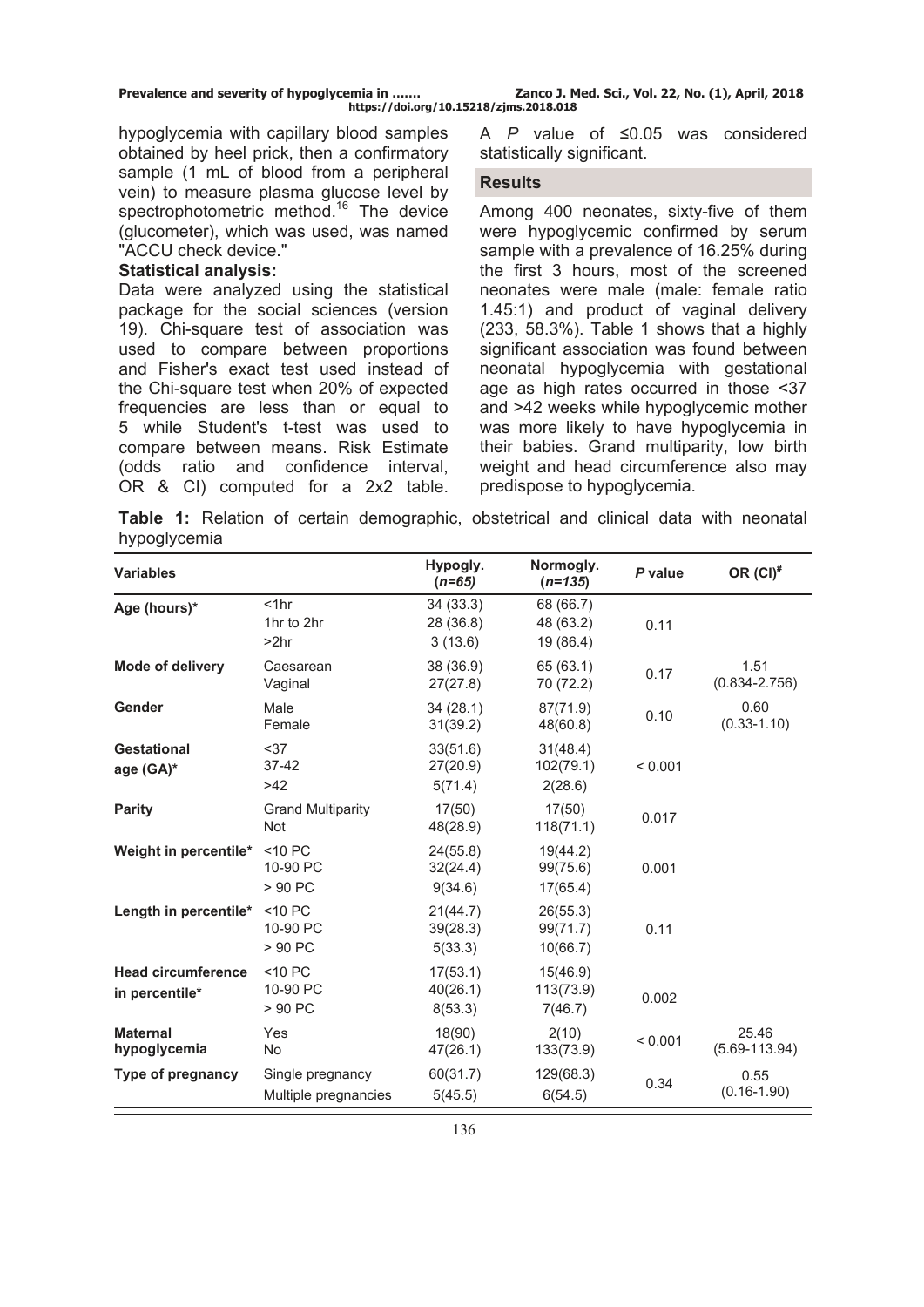| Prevalence and severity of hypoglycemia in | Zanco J. Med. Sci., Vol. 22, No. (1), April, 2018 |
|--------------------------------------------|---------------------------------------------------|
|--------------------------------------------|---------------------------------------------------|

Unlike its frequency (Table 1), the mean of each growth parameter is significantly associated with low serum glucose as shown in Table 2. The severity of

**https://doi.org/10.15218/zjms.2018.018**

hypoglycemia is affected by gestational age, birth weight and maternal serum glucose status as revealed in Table 3.

| <b>Variables</b>               | Hypoglycemia<br>mean (SD) | Normoglycemia<br>mean (SD) | P value |
|--------------------------------|---------------------------|----------------------------|---------|
| Weight (cm)                    | 2.76(1.24)                | 3.18(0.79)                 | 0.004   |
| Length (cm)                    | 45.70 (5.33)              | 48.47 (2.95)               | < 0.001 |
| Head circumference (cm)        | 32.53 (2.88)              | 34.17 (1.62)               | < 0.001 |
| Maternal blood glucose (mg/dl) | 117.20 (26.15)            | 114.70 (17.11)             | 0.42    |

**Table 2:** T test relating certain variables with neonatal hypoglycemia.

| Table 3: blood glucose level in relation to certain demographic and clinical data. |  |  |  |  |  |
|------------------------------------------------------------------------------------|--|--|--|--|--|
|------------------------------------------------------------------------------------|--|--|--|--|--|

|                               |                     | Blood glucose level in hypoglycemic neonates |                         |                   |         |
|-------------------------------|---------------------|----------------------------------------------|-------------------------|-------------------|---------|
| Variable                      |                     | $35$<br>$(n=12)$                             | $35 - 40$<br>$(n = 19)$ | $>40$<br>$(n=34)$ | P value |
| Age (hours)*                  | $1hr$               | 7(20.6)                                      | 11(32.4)                | 16(47.1)          |         |
|                               | 1hr to 2hr          | 4(14.3)                                      | 6(21.4)                 | 18 (64.3)         | 0.18    |
|                               | >2hr                | 1(33.3)                                      | 2(66.7)                 | 0(0)              |         |
| Gender                        | Male gender         | 7(20.6)                                      | 11(32.4)                | 16(47.1)          | 0.67    |
| <b>Gestational</b>            | $37$                | 9(27.3)                                      | 13(39.4)                | 11(33.3)          |         |
| age (weeks)*                  | $37 - 42$           | 2(7.4)                                       | 6(22.2)                 | 19 (70.4)         | 0.02    |
|                               | >42                 | 1(20)                                        | 0(0)                    | 4(80)             |         |
| <b>Weight in</b>              | $<$ 10 PC           | 7(29.2)                                      | 11(45.8)                | 6(25)             |         |
| percentile*                   | 10th -90th PC       | 3(9.4)                                       | 7(21.9)                 | 22(68.8)          | 0.01    |
|                               | > 90 PC             | 2(22.2)                                      | 1(11.1)                 | 6(66.7)           |         |
| Length in                     | $<$ 10 PC           | 5(23.8)                                      | 8(38.1)                 | 8(38.1)           |         |
| percentile*                   | 10th -90th PC       | 6(15.4)                                      | 9(23.1)                 | 24 (61.5)         | 0.40    |
|                               | > 90 PC             | 1(20)                                        | 2(40)                   | 2(40)             |         |
| Head                          | $<$ 10 PC           | 4(23.5)                                      | 6(35.3)                 | 7(41.2)           |         |
| circumference                 | 10th -90th PC       | 6(15)                                        | 11(27.5)                | 23(57.5)          | 0.78    |
| in percentile*                | > 90 PC             | 2(25)                                        | 2(25)                   | 4(50)             |         |
| Type of<br>pregnancy          | Single<br>pregnancy | 12(20)                                       | 18(30)                  | 30(50)            | 0.57    |
| Mode of<br>delivery           | Caesarean           | 9(23.7)                                      | 9(23.7)                 | 20(52.6)          | 0.31    |
| Maternal s.<br>glucose status | Hypoglycemia        | 4(22.2)                                      | 9(50)                   | 5(27.8)           | 0.03    |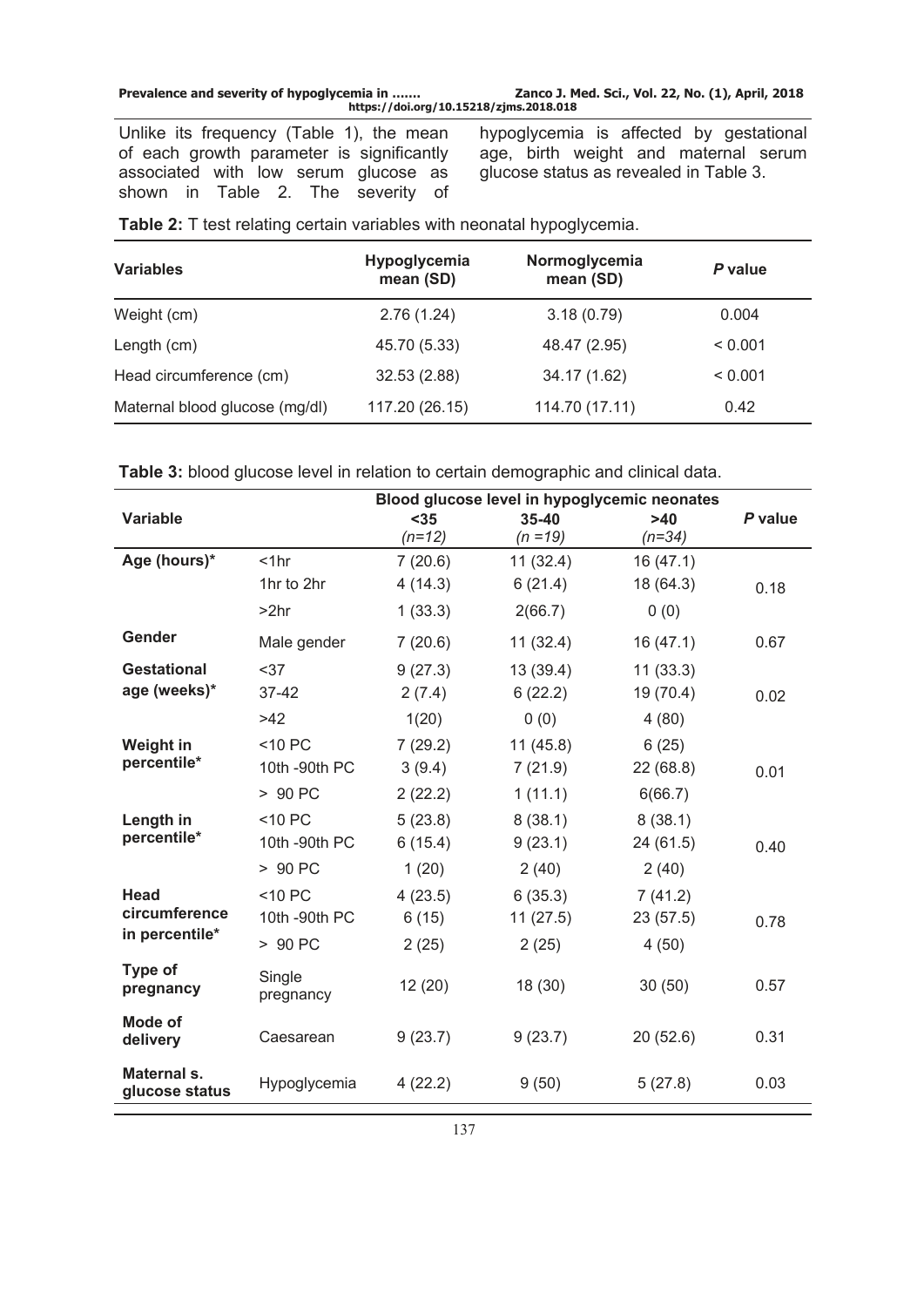| Prevalence and severity of hypoglycemia in | Zanco J. Med. Sci., Vol. 22, No. (1), April, 2018 |  |  |  |  |
|--------------------------------------------|---------------------------------------------------|--|--|--|--|
| https://doi.org/10.15218/zjms.2018.018     |                                                   |  |  |  |  |

### **Discussion**

Prevalence of hypoglycemia was 16.25%, which is relatively higher than many studies may be due to the cutoff level of defining hypoglycemia was higher, according to our reference (most studies define it as < 40 mg/dl or even lower according to hours of age) and some studies include older aged babies. Ayoub N et al. studied 612 neonates admitted to the special care unit at the pediatric central hospital in Iraq, and 96 were hypoglycemic (15.68%) but they included even diabetic mothers and hypoglycemia was defined as blood glucose level less than 35 mg/dl and not only in the first  $3$  hours.<sup>17</sup> Blood glucose drops naturally in the first few hours after birth before normalizing; newborns have increased ability to utilize ketones/lactate for energy.<sup>7</sup> Age in hours was considered in many studies to detect early and severe drop in blood glucose level, especially in infants of diabetic mothers, in this study time was restricted to first 3 hours while other previous studies where first 24 hours and even later days. Kaplan-Meier analysis displays infants that remain at risk for severe neonatal hypoglycemia plotted against the age when neonatal hypoglycemia was diagnosed first. Within the first hour of life, 9.3% were diagnosed; 3.5% were diagnosed during the next 4 hours so earlier screening can detect hypoglycemia and even severity.<sup>18</sup> Our study didn't find an association between age in hours and severity as it is restricted to more limited time than most other studies. Gender was not a significant factor in neonatal hypoglycemia of non-diabetic mothers as Pal et al. $<sup>6</sup>$  and DePuy et al.<sup>19</sup></sup> revealed in their studies. This study showed significant association of growth parameters whether in percentile or mean in relation to hypoglycemia unlike most other studies with nearly similar design  $6$ , <sup>18,19</sup> except for Low birth weight (less than 2.5 kg) increase risk by 2.19 (OR) as Ayoub et al. found in a study conducted in Baghdad.17 SGA (small for gestational age) was considered one of the common risk

factors with the prevalence of 14.7% compared to LGA (large for gestational age, 8.1%) in a study involved products of non diabetic mothers.<sup>16</sup> As other articles reported, caesarean section (CS) or vaginal delivery (VD) were not significantly related to the occurrence of hypoglycemia.<sup>17-20</sup> Even when subclassified to operative and spontaneous vaginal versus elective and non elective  $CS^{19}$ , but there are many studies link duration and induced or augmented labor with neonatal hypoglycemia with a controversial result. Prematurity increase risk by more than two times<sup>17</sup> that support significant relation with lower GA and hypoglycemia. Also, post term increase risk by 2.62 compared to term.<sup>1, 3</sup> and lower mean gestational age  $increases$  early hypoglycemia<sup>18,19</sup> even when they are not premature versus term babies and this can be comparable to study results. Initially, in this work, we classified the parity to 3 intervals and association was poor, but when Grand Multiparity compared to lesser parity results were changed and become significantly associated with neonatal hypoglycemia despite available studies included multiparate in general versus primiparate didn't show a significant difference. $6,17-19$  The only explanation is that Grand Multiparity may increase the risk of having low birth weight babies so the occurrence of hypoglycemia. Ogunyemi et al. reported that Cesarean section and decreasing gestational age were the most consistent independent risk factors followed by SGA but sample include all babies, even diabetic mothers and those receive drugs during pregnancy.<sup>21</sup> Zanardo et al.<sup>22</sup> findings strongly support that Twin gestation is associated with higher rate of neonatal hypoglycemia than do singletons (OR: 2.49) and explained by higher rate of having small preterm babies and this disagree with our and another study results in  $Iraq<sub>17</sub>$  unfortunately limited data available about effect of multiple gestations and these controversial results may be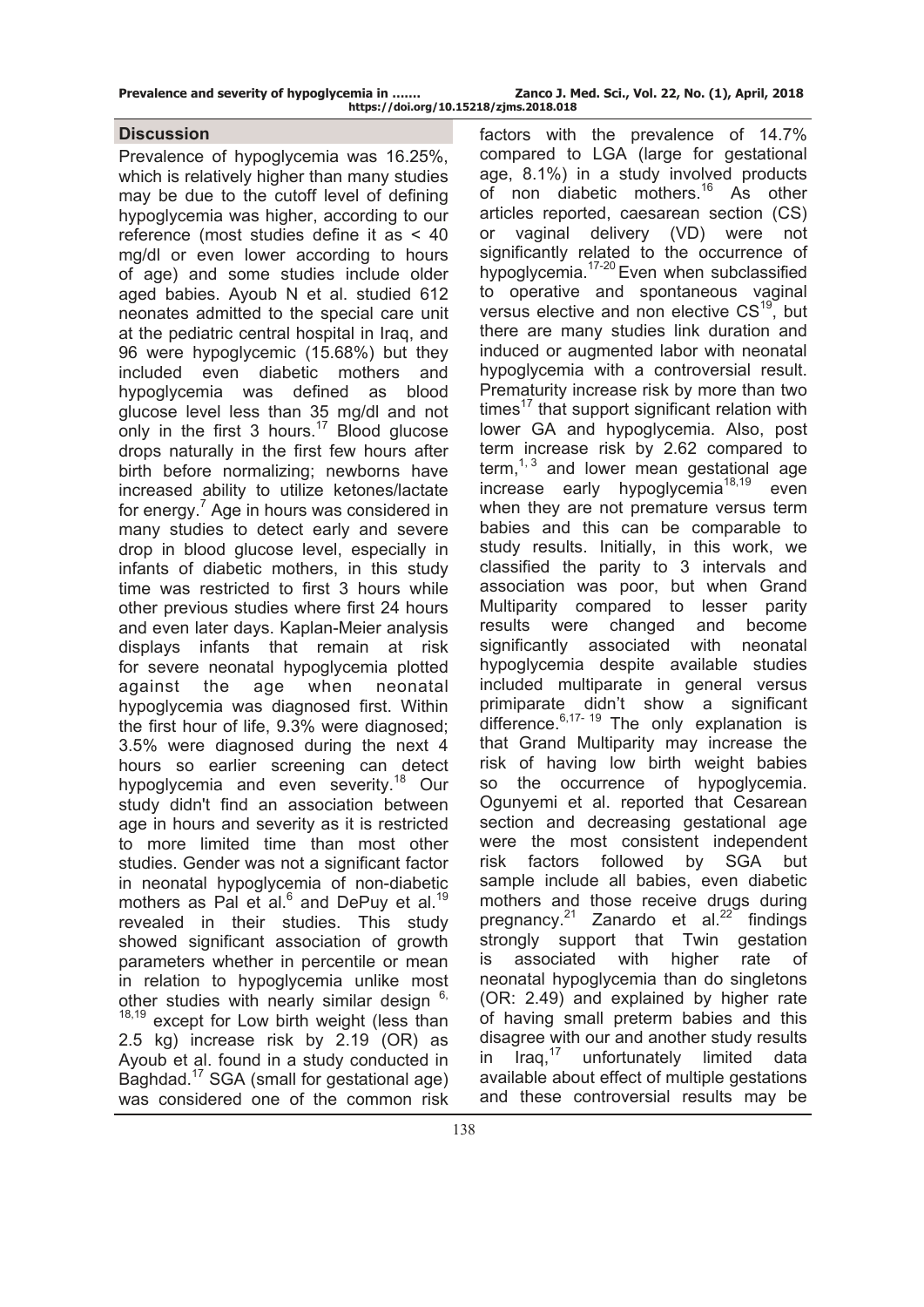attributed to the inclusion of the preterm babies only versus all newborns. Limited studies linked maternal hypoglycemia with neonatal hypoglycemia. DePuy et al<sup>19</sup>showed no significant association with third trimester maternal glucose level. Here, in this study, the frequency of maternal hypoglycemia is highly associated with hypoglycemia after birth and it is related to severity. Many recommendations, including WHO suggest limiting intravenous glucose infusion to laboring women to avoid the development of neonatal hyperinsulinism and subsequent iatrogenic neonatal hypoglycemia.<sup>5,23</sup> In contrary, there was a significant stepwise increase in severity of neonatal hypoglycemia within the first 24 hours of life in association with increased value of the maternal antenatal OGTT (oral glucose tolerance test).<sup>18</sup> After review of many resources, no exact definition was present for severe hypoglycemia or relating level of hypoglycemia to certain factors. Researchers investigate risk factors for the severity of hypoglycemia; an unmatched case-control design was used to compare infants with moderate hypoglycemia (glucose less than 2.0 mmol/l) with all other infants, using logistic regression, Two hundred and thirty eight (41%) newborn infants had mild (less than 2.6 mmol/l) and 66 (11%) moderate hypoglycemia. Significant independent risk factors for moderate hypoglycemia included postmaturity (OR 2.62), birth weight under 2.5 kg (OR 2.11), small head size (OR  $(0.59)^6$  and these results were comparable to our results regarding these factors.

## **Conclusion**

Hypoglycemia is present in relatively high frequency among newly born babies explained by the higher cutoff value in this study and certain factors like GA mainly prematurity, low birth weight and maternal hypoglycemia can predict its occurrence and its severity.

### **Competing interests**

The authors declare that they have no competing interests.

#### **References**

- 1. Kalhan S, Peter-Wohl S. Hypoglycemia: What is it for the neonate? Am J Perinatol 2000; 17:11-8.
- 2. Boluyt N, van Kempen A, Offringa M. Neurodevelopment after neonatal hypoglycemia: A systematic review and design of an optimal future study. Pediatrics 2006; 117:2231-43.
- 3. [Sweet](http://www.ncbi.nlm.nih.gov/pubmed/?term=Sweet%20CB%5Bauth%5D) CB, [Grayson](http://www.ncbi.nlm.nih.gov/pubmed/?term=Grayson%20S%5Bauth%5D) S, [Polak](http://www.ncbi.nlm.nih.gov/pubmed/?term=Polak%20M%5Bauth%5D) M. Management Strategies for Neonatal Hypoglycemia. J Pediatr Pharmacol Ther 2013; 18(3):199-208.
- 4. Heck LJ, Erenberg A. Serum glucose levels in term neonates during the first 48 hours of life. J Pediatrics 1987;110(1):119-22.
- 5. Tanzer F, Yazar N, Yazar H, Icagansioglu D. Blood glucose levels and hypoglycemia in full term neonates during the first 48 hours of life. J Tropical Pediatrics 1997;43:58-60.
- 6. [Pal DK](http://www.ncbi.nlm.nih.gov/pubmed/?term=Pal%20DK%5BAuthor%5D&cauthor=true&cauthor_uid=10634842), [Manandhar DS](http://www.ncbi.nlm.nih.gov/pubmed/?term=Manandhar%20DS%5BAuthor%5D&cauthor=true&cauthor_uid=10634842), [Rajbhandari S](http://www.ncbi.nlm.nih.gov/pubmed/?term=Rajbhandari%20S%5BAuthor%5D&cauthor=true&cauthor_uid=10634842), [Land JM](http://www.ncbi.nlm.nih.gov/pubmed/?term=Land%20JM%5BAuthor%5D&cauthor=true&cauthor_uid=10634842), [Patel N](http://www.ncbi.nlm.nih.gov/pubmed/?term=Patel%20N%5BAuthor%5D&cauthor=true&cauthor_uid=10634842), [de L Costello AM.](http://www.ncbi.nlm.nih.gov/pubmed/?term=de%20L%20Costello%20AM%5BAuthor%5D&cauthor=true&cauthor_uid=10634842) Neonatal hypoglycaemia in Nepal: Prevalence and risk factors. [Arch Dis Child](http://edition.)  [Fetal Neonatal Ed](http://edition.) 2000; 82(1):46-51.
- 7. Johnston E. Hypoglycemia.in: Tasker R, McClure R, Acerini C. Oxford Handbook of Paediatrics. 2nd ed. Oxford: Oxford University Press; 2013. P. 132.
- 8. Cornblath M, Ichord R. Hypoglycemia in the neonate. Semin Perinatol. 2000;24(2): 136-49
- 9. Rozance P, Hay W. Hypoglycemia in newborn infants: features associated with adverse outcomes. Biol Neonate 2006; 90(2):74-86.
- 10. Hawdon J, Ward Platt M, Aynsley-Green A. Patterns of metabolic adaptation for preterm and term infants in the first neonatal week. Arch Dis Child 1992; 67(4):357-65
- 11. Kalhan S, Parmimi P. Gluconeogenesis in the fetus and neonate. Semin Perinatol 2000; 24 (2):94-106.<br>12. Vadakeku
- [Vadakekut ES1](http://www.ncbi.nlm.nih.gov/pubmed/?term=Vadakekut%20ES%5BAuthor%5D&cauthor=true&cauthor_uid=21464263), [McCoy SJ](http://www.ncbi.nlm.nih.gov/pubmed/?term=McCoy%20SJ%5BAuthor%5D&cauthor=true&cauthor_uid=21464263), [Payton ME.](http://www.ncbi.nlm.nih.gov/pubmed/?term=Payton%20ME%5BAuthor%5D&cauthor=true&cauthor_uid=21464263) Association of maternal hypoglycemia with low birth weight and low placental weight: a retrospective investigation. [J Am Osteopath](http://association.)  [Assoc](http://association.) 2011; 111(3):148-52.
- 13. Jones G. Twins and Higher Multiple Gestations. In: Baker PN, Kenny LC,editors. Obstetrics by ten teachers.19<sup>th</sup> ed. London: Hodder & Stoughton Ltd; 2011. P. 109
- 14. Simonsen SE, Varner MW. Grand-Multiparity. Accessed May,2016 at http://www.uptodate.com/ contents/grand-multiparity
- 15. Fenton TR, Kim JH. A systematic review and meta-analysis to revise the Fenton growth chart for preterm infants. BMC Pediatr 2013;13:59.
- 16. Holtrop P. The frequency of hypoglycemia in full term and small for gestational age newborns. Am J Perinatol 1993; 10:150-4.